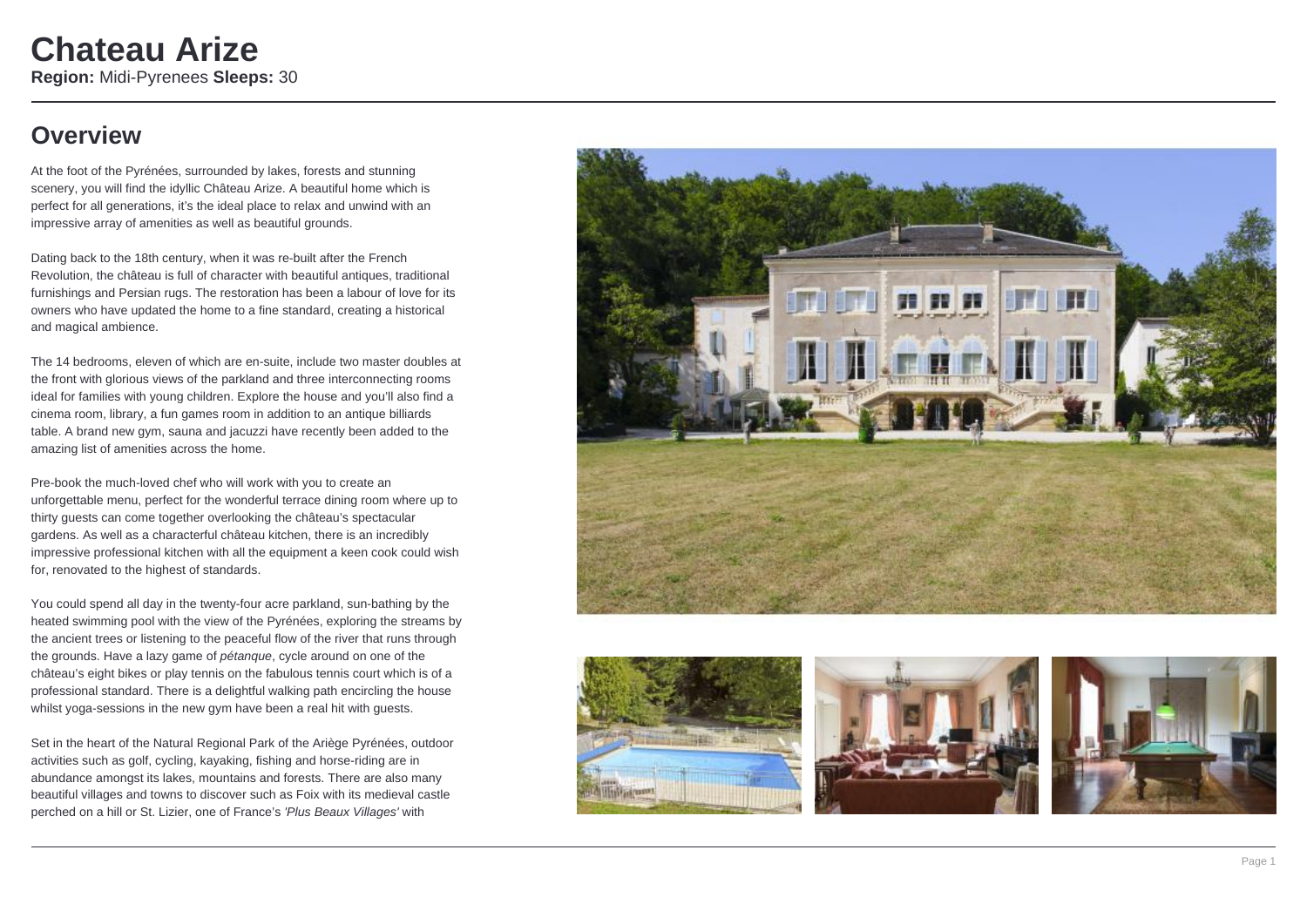UNESCO World Heritage status or St. Girons where there is a lovely market on Saturday mornings. The nearest village to the château, about 5 minutes by car, dates back to medieval times and has a couple of small supermarkets, a bank and ATM, a bakery, a butchers and a tourist office.

Whether a family re-union or a special holiday with friends, Château Arize is a unique and peaceful retreat in a very special setting in this glorious part of southern France.

For 2022 this chateau will feature a newly renovated pool, brand new wine tasting room, pool house and state of the art heated jacuzzi...watch this space for further details and photos.

### **Facilities**

Chateaux & Castles • Wellness • Great Value • **Recommended** • **Exclusive** • Heritage Collection • Private Pool • Child-Safe Pool • Heated Pool • Ideal for Babies & Toddlers • Ideal for Kids • Ideal for Teens • Wi-Fi/Internet • Hot Tub • BBQ • Tennis Court • Satellite TV • Cable TV • Bicycles Provided • Sauna/Steam • Gym/Fitness Room • Games Room • Indoor Games • Outdoor Games • Table Tennis • Table Football • Pool/Snooker • Home Cinema • DVD • Heating • Caretaker/Owner on Site • Cot(s) • High Chair(s) • Canoeing/Kayaking • Rural Location • Walking/Hiking Paths • Wine Tasting • Golf Nearby • Tennis Nearby • Cycling • Horse Riding • Fishing • Outstanding Landscapes • Outdoor Pursuit & Activities • Tourist Towns & Villages • Historical Sites • RWC-Toulouse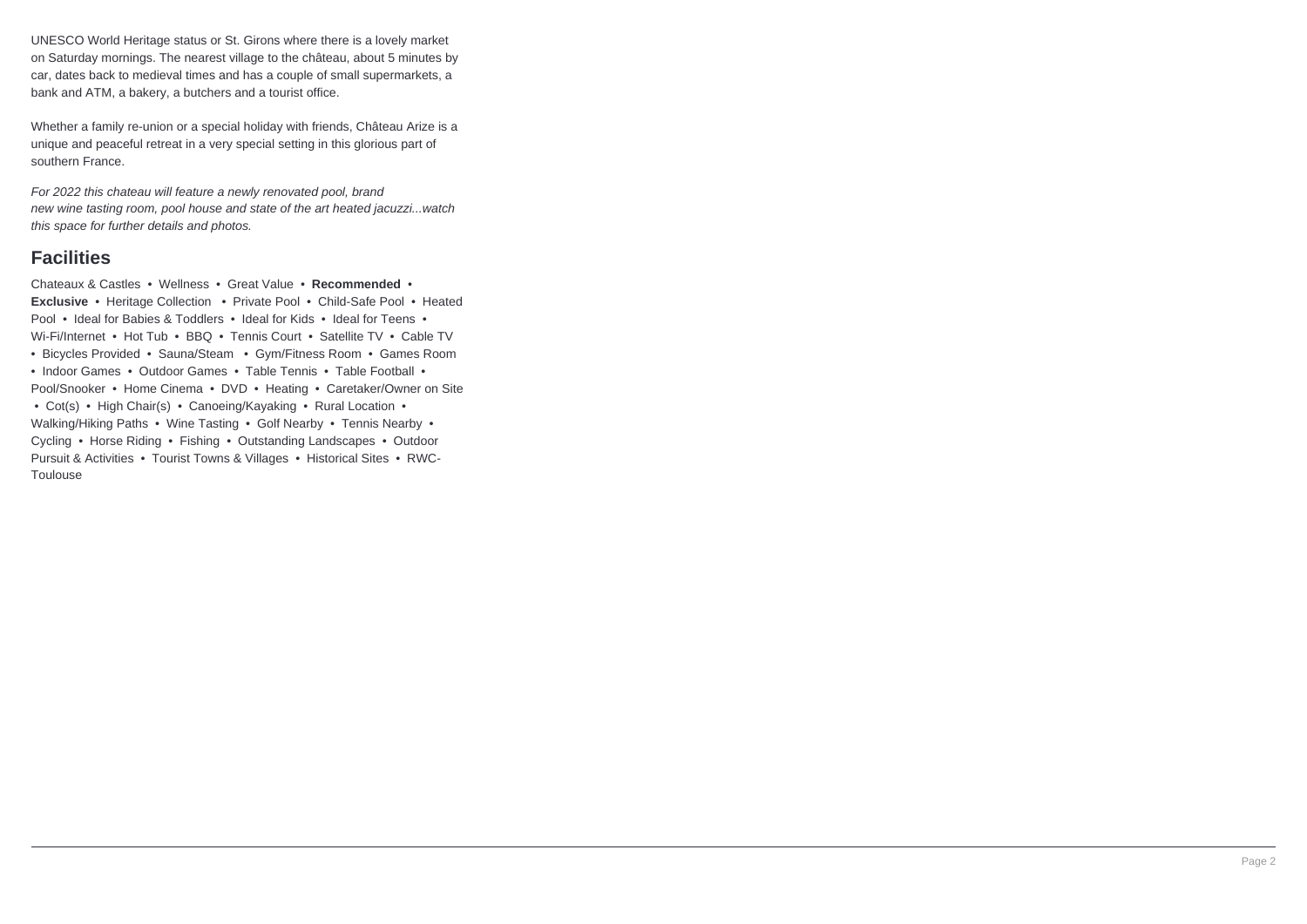## **Interior & Grounds**

#### **Château Interior**

#### Ground Floor

- Château kitchen and separate professional kitchen, well equipped including American style fridge-freezer with ice-maker, wine fridge, walk-in refrigerator, drinks chiller, self-service fridge, three ovens, two sets of hobs, griddle, two dishwashers and coffee maker

- Terrace dining area (conservatory style dining room leading to al-fresco terraces)

- Laundry room
- Gym with shower room
- DVD room
- 4 Guest WCs

- Bedroom One: Small children's bedroom with two bunk beds (for up to three children) and a half bathroom across the hallway

- 2 x shower room in the service staircase

### First Floor

- Entrance lounge
- Main Lounge
- Dining room
- Billiard room
- Games room
- Function room
- Library
- Bedroom One: Double bedroom and en-suite bathroom with walk in shower and WC

- Bedroom Two/Three: Double room with door leading to separate twin room. Both rooms share an en-suite bathroom (bath with shower) with WC

#### Second Floor

- Bedroom Five: Double bedroom and en-suite bathroom (bath with shower) with WC

- Bedroom Six: Twin bedroom and en-suite bathroom (bath plus separate shower) with WC

- Bedroom Seven/Eight: Double bedroom with doors leading to twin room (ideal for young children). Both rooms share an en-suite bathroom (bath with shower) with WC

- Bedroom Nine: Master double bedroom (34m2) and en-suite bathroom (jacuzzi bath with shower and separate shower enclosure) with WC

- Bedroom Ten: Master double bedroom (33m2) and en-suite bathroom (bath with shower) with WC







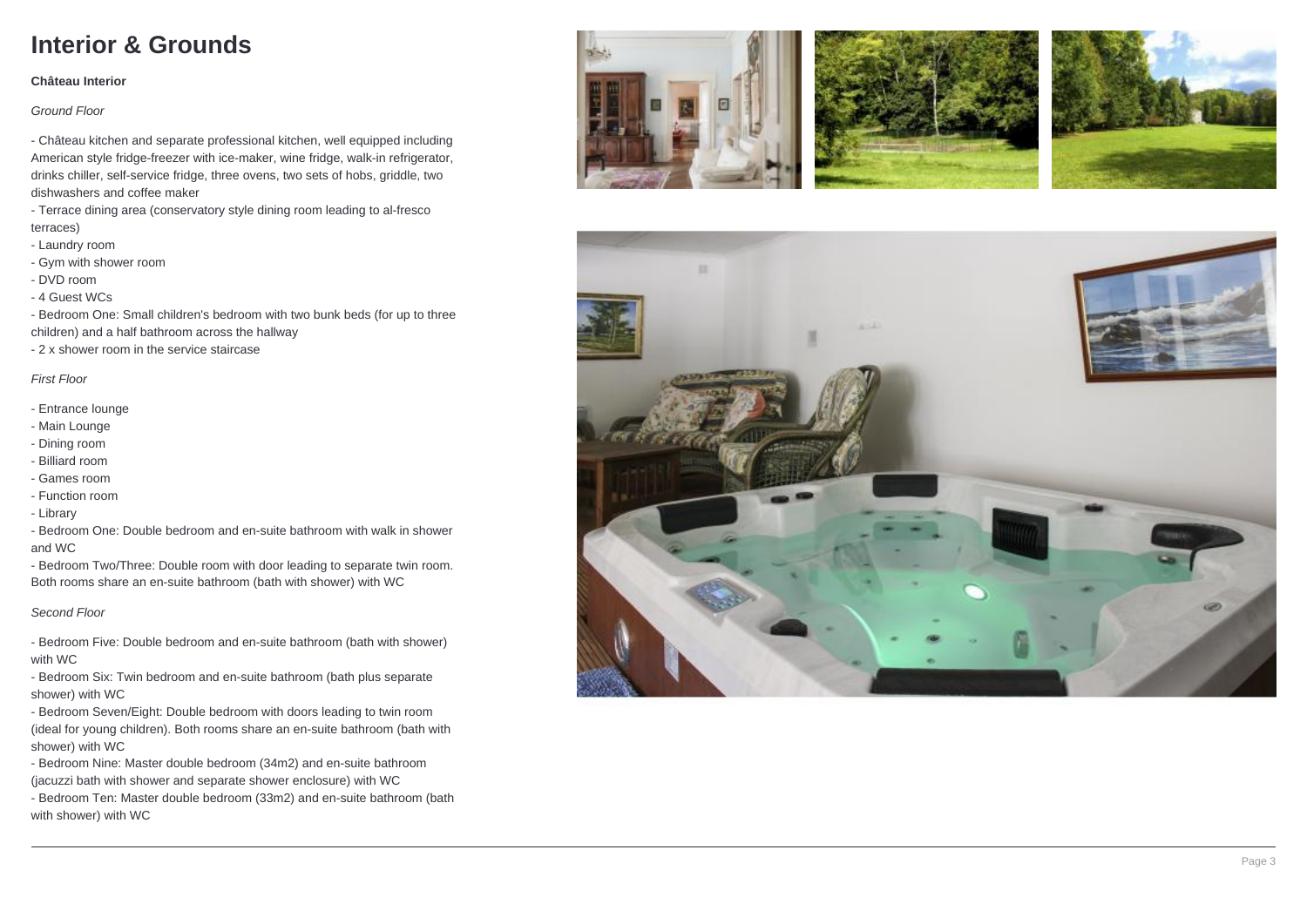- Bedroom Eleven: Accessed via additional staircase, double bedroom and ensuite bathroom (bath with shower) with WC

- Bedroom Twelve: Quadruple room, with double bed and two single beds and en-suite shower room with WC

- Bedroom Thirteen: Double bedroom and en-suite shower room with WC

- Bedroom Fourteen/Fifteen: Double bedroom with doors leading to small room suitable for cot/single and en-suite shower room with WC

#### **Outside Grounds**

- Rectangular, heated swimming pool (10m x 5m, depth: 1m-2m) with safety fence. Pool is open and heated approximately May to end-September

- Al-fresco dining terrace
- Gas barbecue
- Tennis court (hard court, professional standard)
- 24 acres of lawns and trees
- River and stream
- Off-road parking space for up to 20 cars

### **Facilities**

- Wi-Fi (two separate Wi-Fi systems to ensure optimum coverage and speed)
- **-** Decorative fireplace
- Satellite and cable TV (English channels available)
- DVD player
- Cinema room with DVD library
- Music library
- Antique billiard table
- Games room
- Sauna and Jacuzzi
- State of the art gym
- Bikes x 8
- Tennis court (hard court, professional standard)
- Tennis and rackets
- Ping-pong
- Petanque
- Washing machine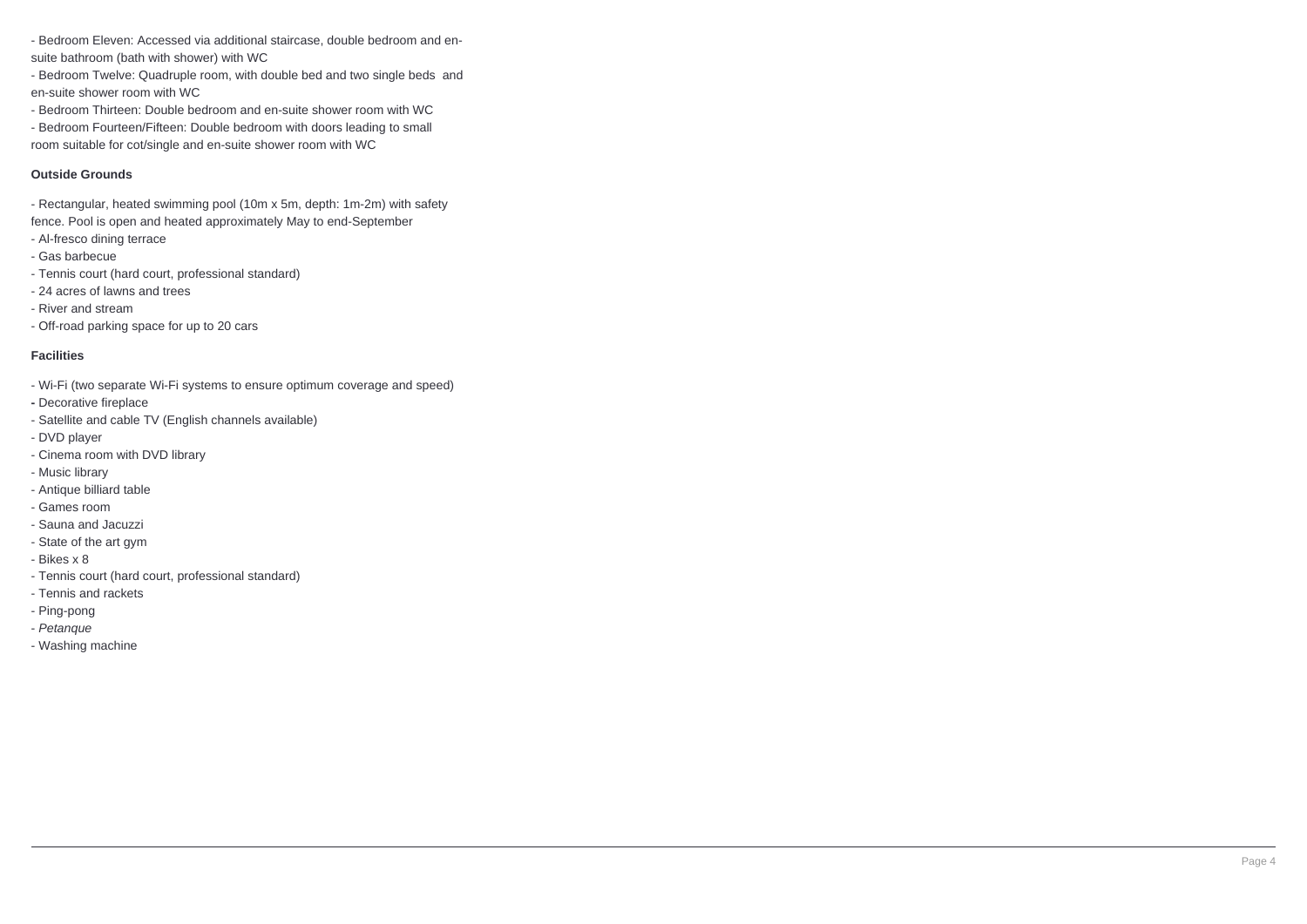## **Location & Local Information**

In a wonderful location at the foot of the Pyrenees, you are in the heart of the Natural Regional Park of the Ariège Pyrénées, surrounded by lakes, forests and hills – a fantastic location for a great array of putdoor activities and stunning natural scenery.

You are only 5 minutes drive from a local medieval village where you can find two small supermarkets, a butchery, bakery, chemist and medical centre as well as a tourist office for the area.

There are two larger towns a little further with larger supermarkets and a greater choice of shops and restaurants – Foix and Saint Girons. Foix (20km), with its medieval castle located on a rocky hill overlooking the Ariège and Arge rivers, is just 20 minutes away. Take a stroll in the old town, exploring its narrow streets, pretty squares with ancient abbeys, local restaurants and authentic shops. There is also a superb market every Friday.

Saint Girons (24km) on the river Sarlat is an attractive town to wander around with characterful buildings and shops to admire. Combine with a trip to the UNESCO classified ancient village of St. Lizier (25km), one of France's Plus Beaux Villages. Rich in art and history, visit the lower part with the old village and cathedral then head to the upper part surrounded by ancient fortifications including the Bishops Palace, now a museum.

The bastide town of Mirepoix (52km) is also within easy reach: a vibrant gem, with one of the best markets in France on a Monday and hosting plenty of festivals and events throughout the year.

Set within the Natural Regional Park of the Ariège Pyrénées, outdoor activities such as cycling, kayaking, fishing and horse-riding are in abundance amongst its lakes, mountains and forests. Cycling is a great way to discover this beautiful National Park; a well-known cycling trail of over 40km can be accessed just half a kilometre away. Keen walkers should also visit the waterfall at Cascade d'Ars (57km) which is at its best in May and June whilst serious golf enthusiasts will love the golf course just a short drive from the château.

In the summer you can swim at Lac de Mondély, a lake also wonderful for fishing, walking and bird watching. Families will love the opportunity to walk with donkeys near Biert (30km) or Aleu (40km), visit the nearby reptile park, there's a Prehistoric Park near Tarascon-sur-Ariège (40km), or there are some fantastic adventure parks such as Horizon Vertical for older kids and adults in Moulis (30km) or Acro'lus for younger children near Aulus-les-Bains (55km). The subterranean River Labouïche (17km) is another brilliant place to visit

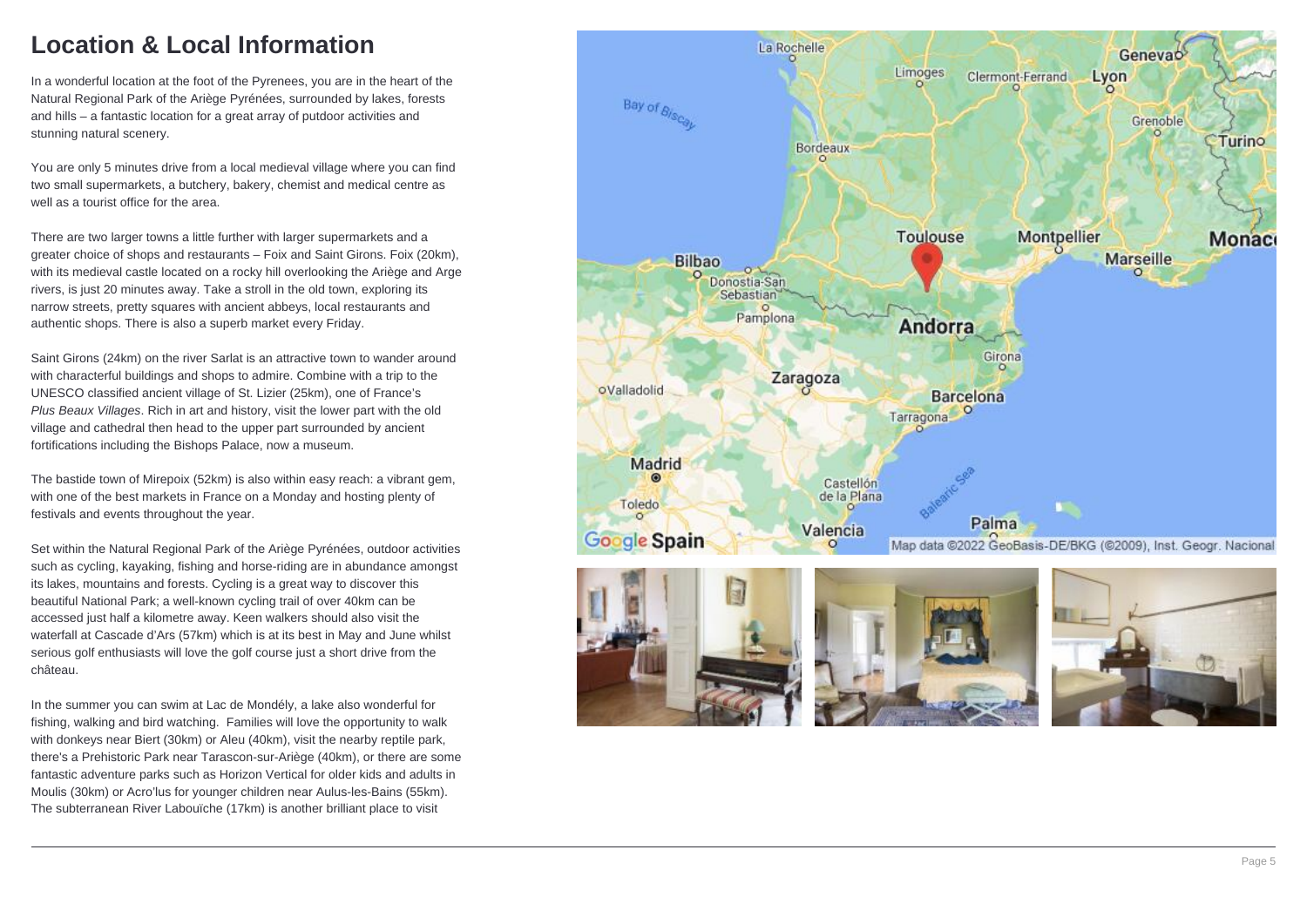nearby where you can visit the caves and caverns 60m underground.

The area has so many wonderful historical sites to discover. You are not far from the the Cathars land and a trip to the ruins of the Château de Montsegur (52km), one of the last Cathar strongholds, should not be missed. Another fine day trip is the Niaux cave paintings (45km), dating back 14,000 years and can be visited if you book on to one of their tours, booking in advance is recommended.

The fortified city of Carcassonne (98km) is located about ninety minutes from the château and is a must see. The famous summer festival, brings together over 100 performances, including opera, dance, theatre and music, most of which you can watch free of charge.

### **Local Amenities**

| <b>Nearest Airport</b>       | Toulouse/Carcasonne<br>(100km-1h 15moins/93km-1h 30mins) |
|------------------------------|----------------------------------------------------------|
| Nearest Village              | (5km-5mins)                                              |
| <b>Nearest Restaurant</b>    | (4km)                                                    |
| <b>Nearest Town/City</b>     | Foix<br>(20km-20mins)                                    |
| <b>Nearest Train Station</b> | Gare de Foix<br>$(20km-20mins)$                          |
| Nearest Golf                 | (5km)                                                    |
| <b>Nearest Tennis</b>        | (On site)                                                |
| <b>Nearest Shop</b>          | Small supermarket in local village<br>(4km-5mons)        |
| <b>Nearest Supermarket</b>   | Foix<br>(20km-20mins)                                    |
| Nearest Bar/Pub              | (5km-5mins)                                              |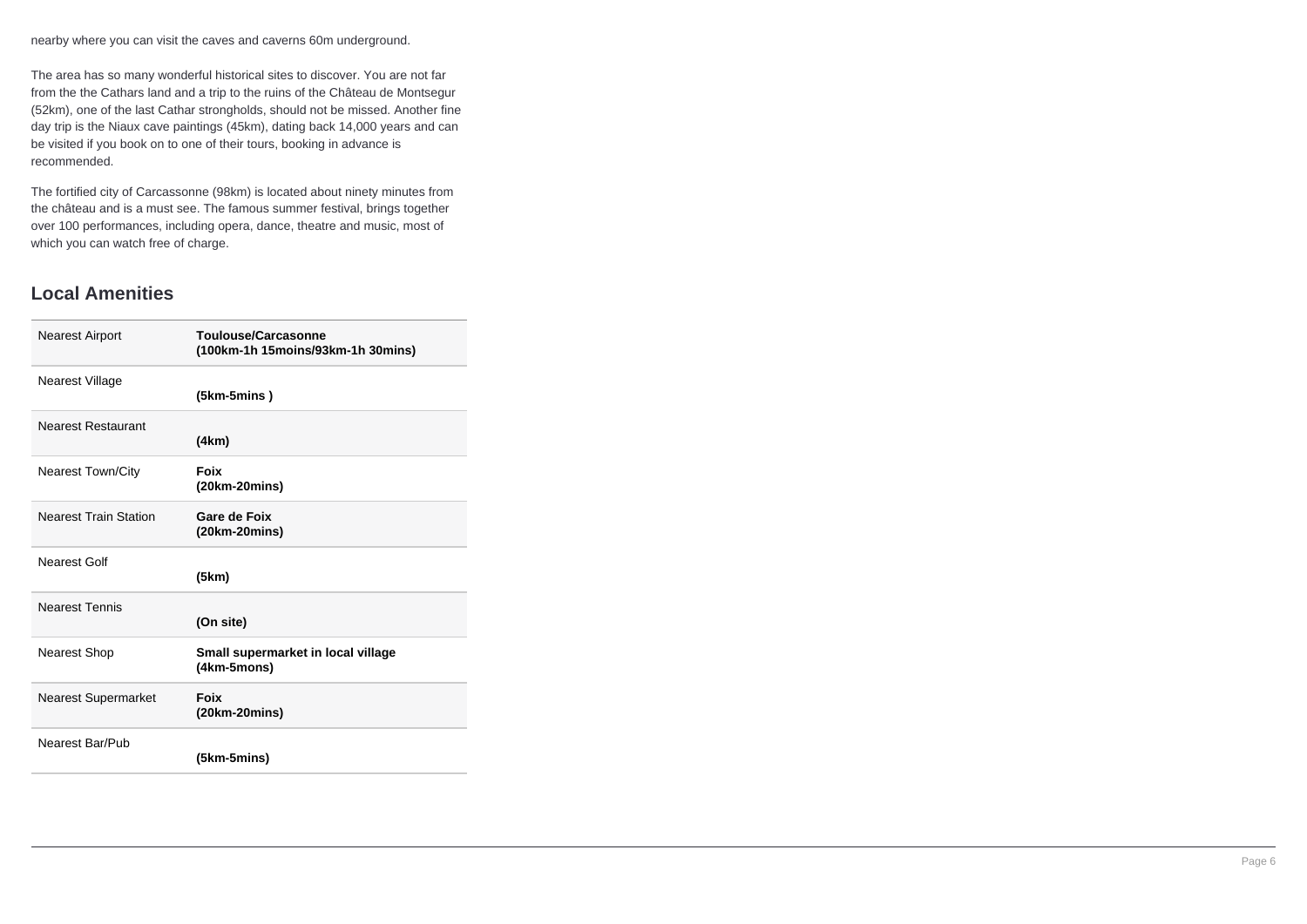# **What Oliver loves…**

- Magnificent grounds with 20 acres of parkland, ancient trees, a heated pool and the gentle sounds of a river flowing through
- Pre-book the much-loved chef who will work with you to create the perfect menu
- A sports lovers delight the tennis courts are of a professional standard, there's a well-known cycling track within 500m and golf enthusiasts will appreciate the course within five minutes. Not to mention the games room and antique billiards table!
- The brand new gym is amazing it's also the perfect place to arrange yoga sessions
- The sauna and jacuzzi add a touch of luxury
- In the heart of Natural Regional Park of the Ariège Pyrénées, you'll find an array of outdoor activities to suit all ages

### **What you should know…**

- Out of the 15 bath/shower rooms, eleven are en suite to the bedrooms please see the 'Features' for full details
- It's a great home for families with some of the rooms interconnecting. A couple of the bedrooms are best suited to children so please check the 'Features' tab for further details
- Children will love the huge grounds with vast lawns, trees and games a great place for supervised play due to the river and stream
- The House Manager lives in the grounds and is available if needed
- For 2022 this chateau will feature a newly renovated pool, brand new wine tasting room, pool house and state of the art heated jacuzzi...watch this space for further details and photos.